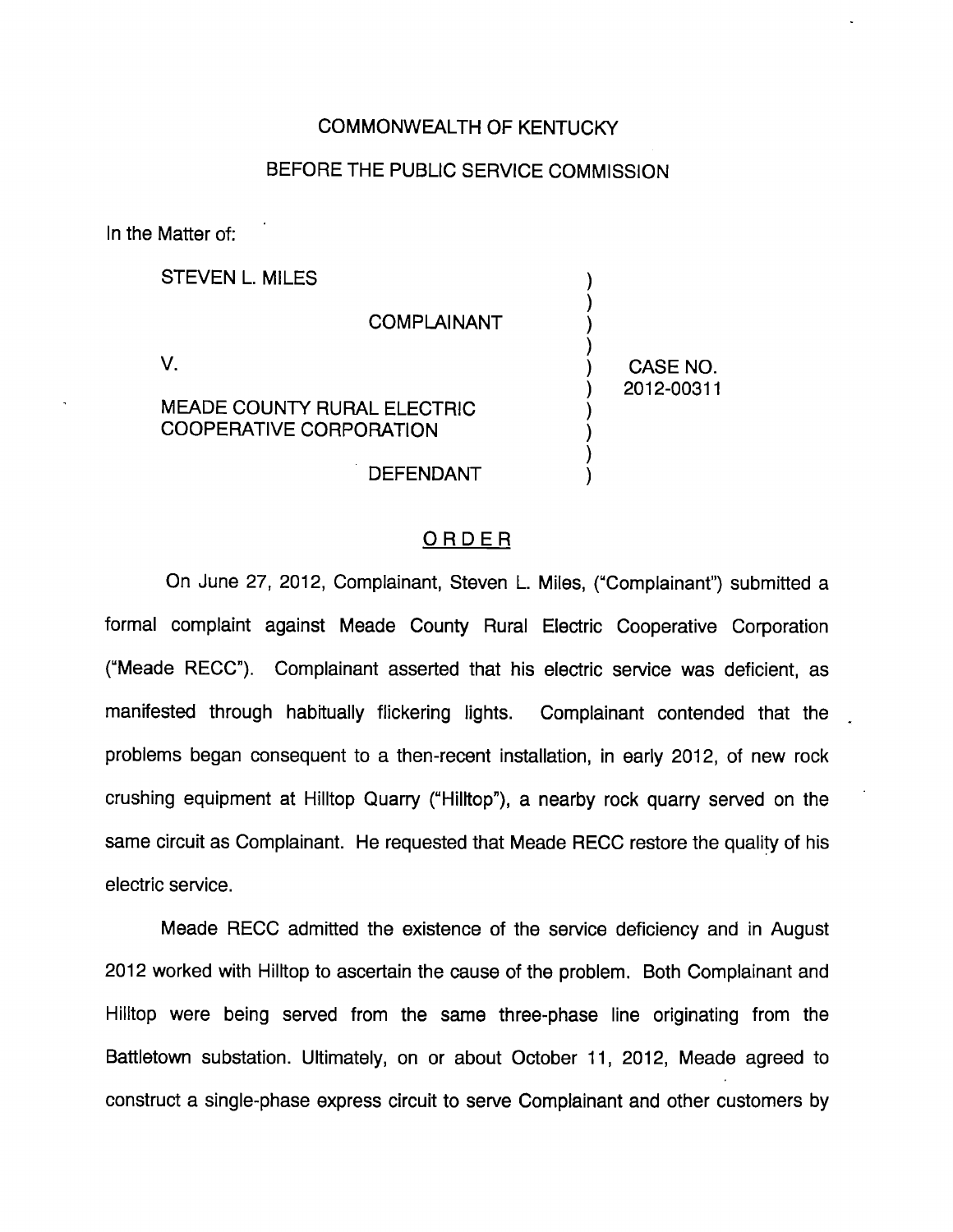bypassing the rock quarry in an attempt to alleviate the then-ongoing deficiency. This express circuit was a new line that split off from the existing line shortly before reaching Hilltop. Meade RECC chose this option to serve Complainant due to its lower cost compared with constructing an entirely new single-phase line emanating from the Battletown substation. Hilltop agreed to pay the approximately \$80,000 cost of the new two-mile express line, which was completed on December 28, 2012. In a status update filed after the new line was completed, Meade RECC stated that its voltage monitoring data showed significant improvement. However, Complainant indicated that while the new line segment reduced the flickering, it did not completely alleviate the issue.

At the Commission's direction, and on multiple occasions, Meade RECC installed recording devices at various line locations. Commission Staff also installed recording devices. The data, along with a Commission-prepared Complaint Investigative Report ("Investigative Report"), was filed in the record on March 7, 2014. The Investigative Report, to which the parties were invited to submit comments, noted multiple instances where there were measurable voltage fluctuations.

Complainant did not submit comments to the Investigative Report. Meade RECC submitted comments to the Investigative Report wherein it admitted that there were several spikes in voltage during the recording period. However, it asserted that almost all of the fluctuations could be explained as having been caused by thunderstorms, birds on the line, or spikes from Meade RECC's power supplier. Big Rivers Electric Corporation. Accordingly, Meade RECC stated that outside of such natural events it was providing service in compliance with the voltage requirements set forth in 807 KAR 5:041, Section 6.

 $-2-$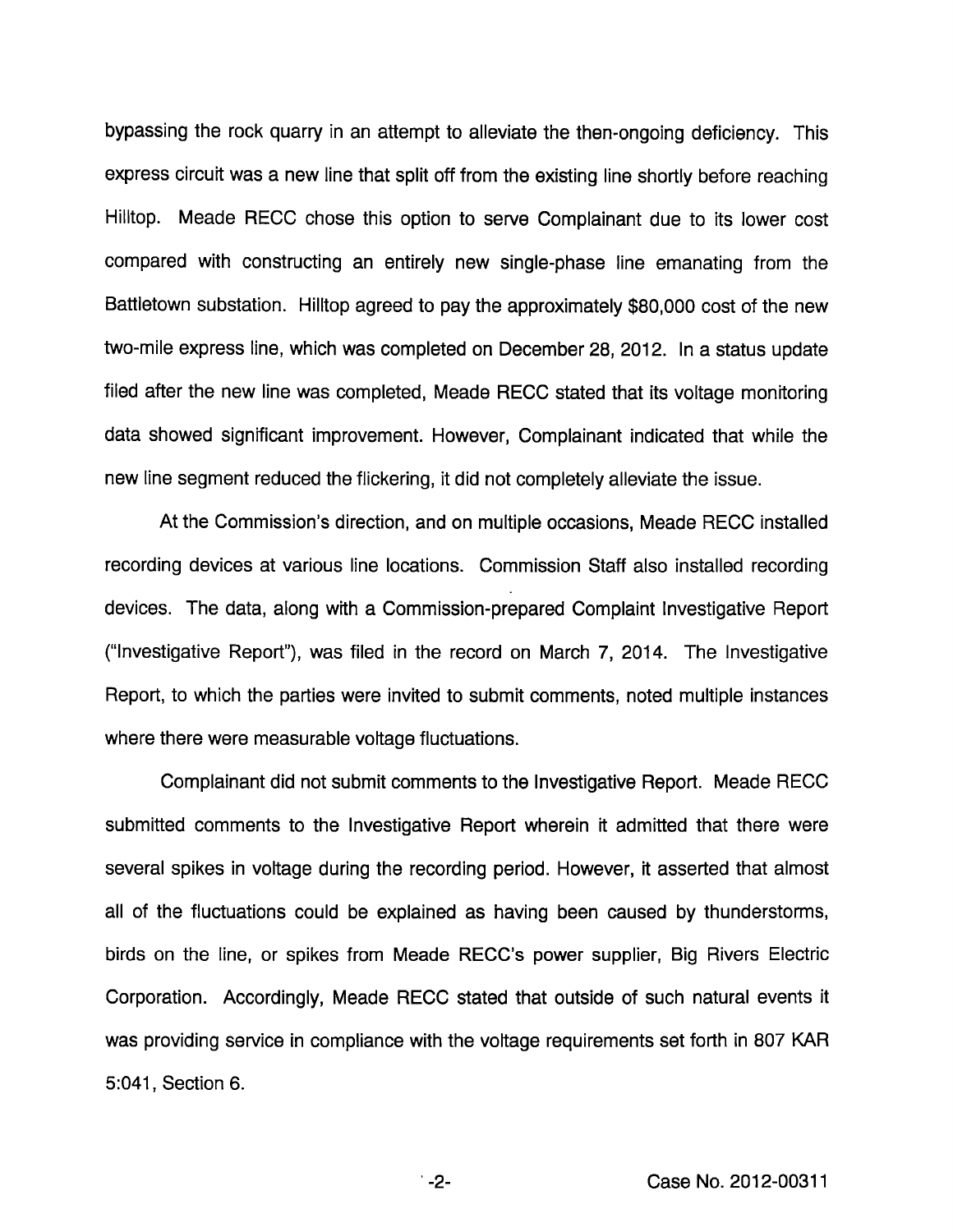Ahearing was subsequently scheduled to be held on August 14, 2014. On July 11, 2014, Meade RECC submitted a Motion for Summary Judgment. It argued that the construction of the express circuit satisfactorily alleviated the voltage issues for all affected members. Including the Complainant. Meade RECC noted that the voltage at the Battletown substation has remained constant since the express circuit's construction. Meade RECC further pointed to Its comments to the Investigative Report to support its argument that it is in compliance with all applicable voltage regulations and that any variances outside of the regulations may be attributable to external and uncontrollable events, such as weather.

Complainant did not respond to Meade RECC's motion.

Prior to the hearing, the Commission ordered Complainant to file a status update, witness list, and a summary of each witness's expected testimony. Meade RECC was also required to, and did, submit a summary of each witness's testimony. However, Complainant did not file any documents in compliance with the Commission Order. By Order entered August 7, 2014, the Commission again ordered Complainant to submit the aforesaid information and held that if the required documents were not filed, the hearing would be cancelled and the case taken under submission. Complainant did not tender any of the required documents, and as a result of Complainant's noncompllance with the Commission's Orders, the hearing was cancelled and the case was taken under submission. This matter is therefore ripe for adjudication.

Data in the record gathered by both Meade RECC and Commission Staff indicates that occasional voltage fluctuations have continued since the installation of the express circuit. Commission regulations pertaining to voltage variations state in part:

-3- Case No. 2012-00311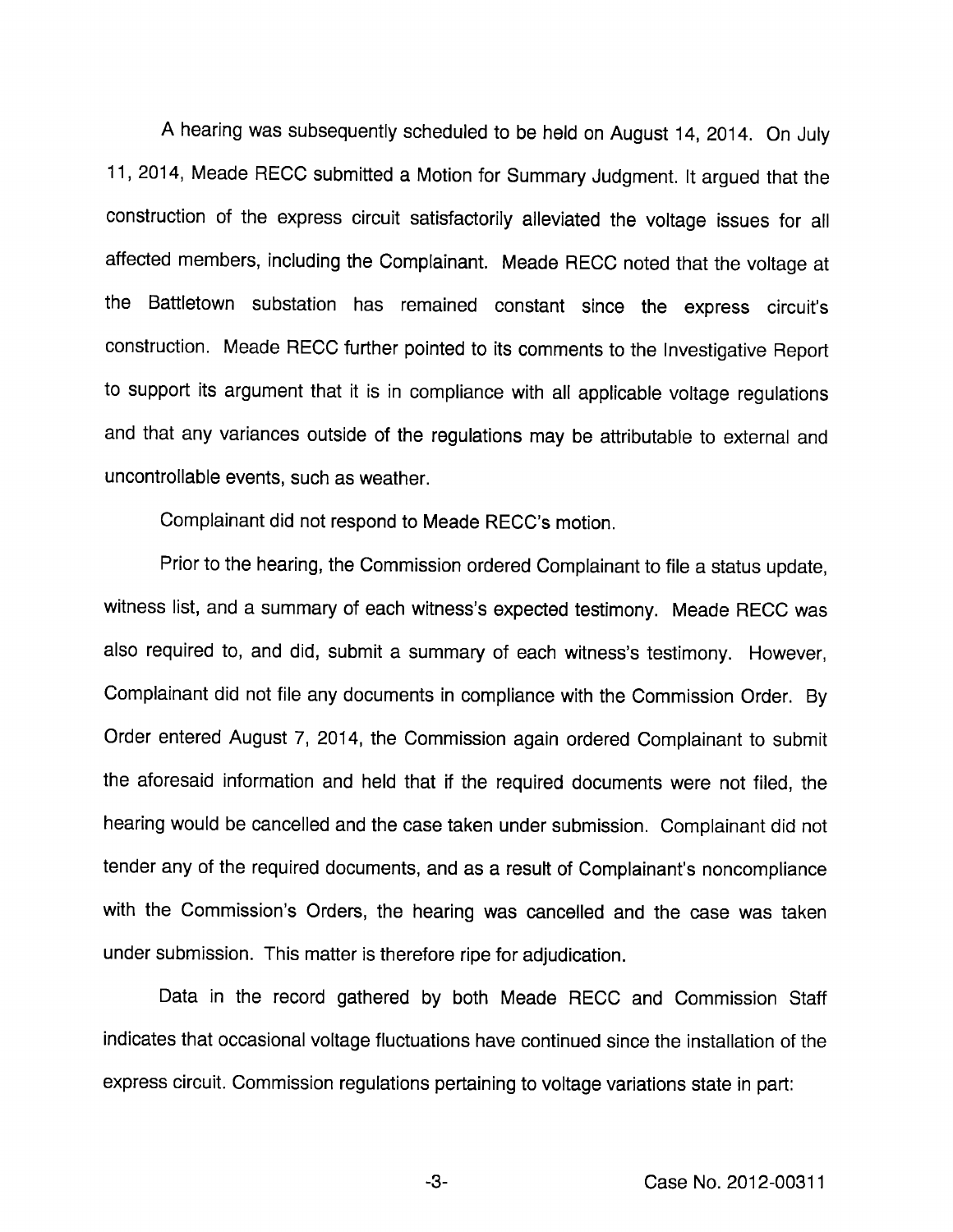(a) For service rendered primarily for lighting purposes, variation in voltage between 5 p.m. and 11 p.m. shall not be more than five (5) percent plus or minus the nominal voltage adopted, and total variation of voltage from minimum to maximum shall not exceed six (6) percent of the nominal voltage.

 $\ddotsc$ 

(c) Where utility distribution facilities supplying customers are reasonably adequate and of sufficient capacity to carry actual loads normally imposed, the utility may require that starting and operating characteristics of equipment on customer premises shall not cause an instantaneous voltage drop of more than four (4) percent of standard voltage nor cause objectionable flicker in other customer's lights. $<sup>1</sup>$ </sup>

Meade RECC has provided reasonable explanations for the documented voltage

sags. The record is devoid of any recent evidence that Meade RECC is not currently providing service in accordance with the Commission's voltage regulations. Complainant did not tender a response to the Investigative Report, a service deficiency log, or a response to Meade RECC's summary judgment motion, and did not participate in the May 14, 2014 Informal Conference, which was convened to discuss the then current status of Complainant's electric service.

The record is replete with charts and data fathered by both Commission Staff and Meade RECC. $<sup>2</sup>$  The charts demonstrate a recurring pattern of voltage sags during the</sup> daytime hours. However, the sags are generally within the  $+/-$  5 and 6 percent permissible ranges.

The Commission has provided Complainant ample opportunity to present some recent information regarding the existence of objectionable flicker and to refute Meade

 $^1$  807 KAR 5:041, Section 6(2).

<sup>&</sup>lt;sup>2</sup> See, e.g., Meade RECC Comments to Staff Investigative Report (filed Mar. 27, 2014).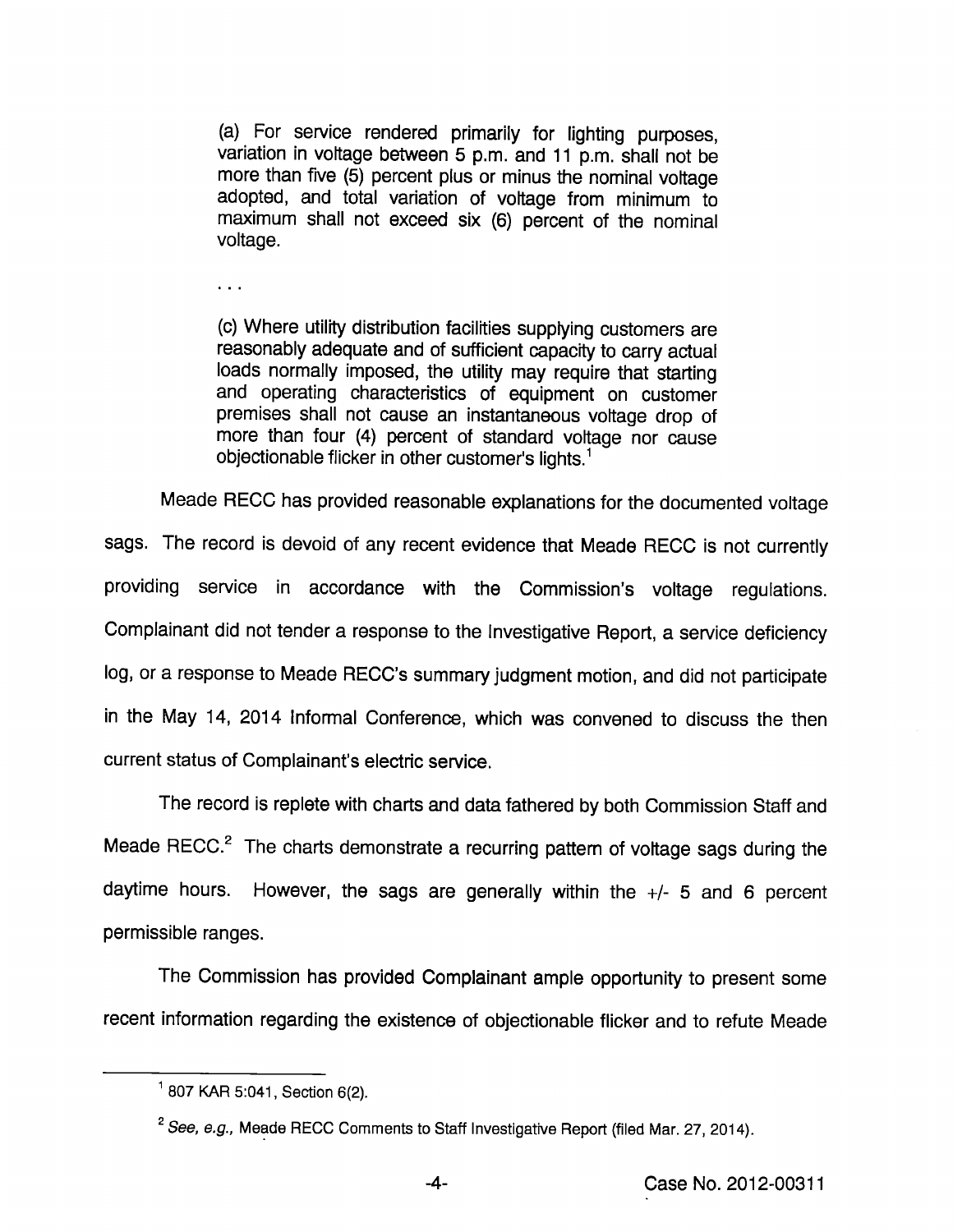RECC's demonstration that the service issues have been alleviated. Meade RECC has demonstrated that the voltage fluctuations have significantly diminished following construction of the express circuit. It has further established that it is presently providing adequate service pursuant to 807 KAR 5:041, Section 6(2), and that any remaining inadequacies are predominantly the result of weather and natural acts beyond Meade RECC's control. Complainant has thus failed to carry his burden in proving that Meade is currently out of compliance with the voltage regulations or that he is currently experiencing objectionable flicker. Accordingly, the Commission finds that Meade RECC has satisfied the complaint and is currently in compliance with the voltage variance requirements set forth in 807 KAR 5:041, Section 6. Therefore, the Commission further finds that because Meade RECC has satisfied the complaint, its Motion for Summary Judgment should be denied as moot.

Accordingly, IT IS THEREFORE ORDERED that:

1. The Complaint of Steven L. Miles is dismissed as satisfied.

2. Meade RECC's Motion for Summary Judgment is denied as moot.

By the Commission ENTERED JAN 3 0 <sup>2015</sup> **ICKY PUBLIC** SERVICE COMMISSION

**ATTES** 

Executive Director